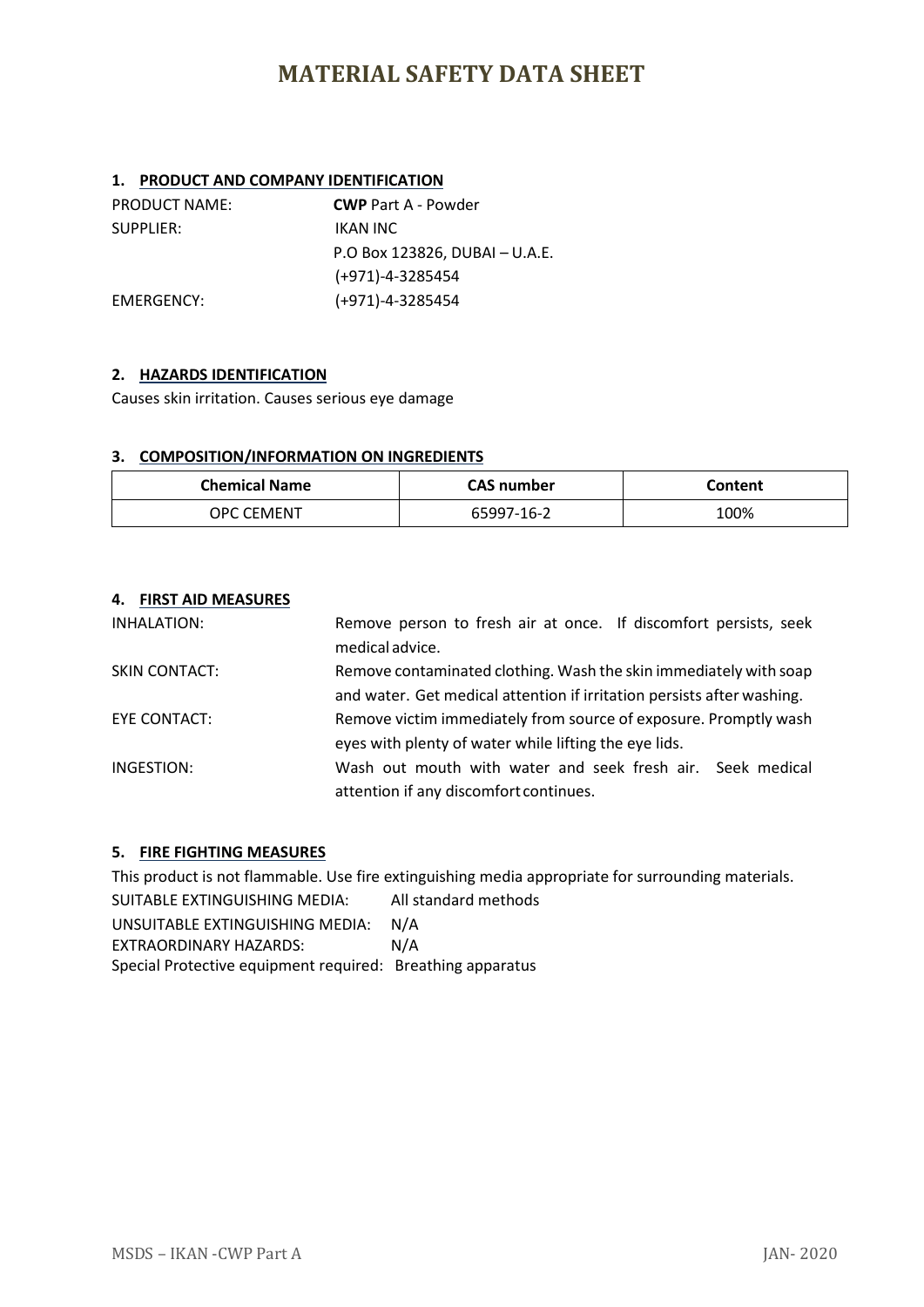### **6. ACCIDENTAL RELEASE MEASURES**

| PERSONAL PROTECTION:      | Gloves, Overalls and Boots.                            |
|---------------------------|--------------------------------------------------------|
| ENVIRONMETAL PRECAUTIONS: | Avoid entry into water courses.                        |
| CLEAN UP METHODS:         | Absorb on inert material and treat as industrial waste |

### **7. HANDLING AND STORAGE**

HANDLING: Impervious gloves and eye protection, ensure good ventilation STORAGE: STORAGE: Store in a cool dry place between 5<sup>o</sup>C and 35 <sup>o</sup>C and protect from frost and direct sunlight STORAGE CLASS: Unspecified storage

### **8. EXPOSURE CONTROLS/PERSONAL PROTECTION**

| <b>Name</b>            | Std | $TWA - 8 hours$       | STEL - 15 min | <b>Notes</b> |
|------------------------|-----|-----------------------|---------------|--------------|
| <b>PORTLAND CEMENT</b> |     | 10mg/m3<br>Total dust |               |              |

**INGREDIENTS COMMENTS:** WEL = Workplace Exposure Limits.

**Protective Equipment:** Goggles, gloves, overalls and boots.

**Engineering Measures:** Provide adequate ventilation. Observe WEL and minimize the risk ofinhalation of dust. **Respiratory Equipment:** No specific recommendation made, but protection against nuisance dustmust be used when the personal level exceeds 10 mg/m<sup>3</sup>.

**Hand Protection:** Use suitable protective gloves.

**Eye Protection:** Wear dust resistant safety goggles where there is danger of eye contact.

**Other Protection:** Wear overalls to prevent skin contact.

**Hygiene Measures:** Wash at the end of each work shift and before eating, drinking, smokingand using the toilet. Wash promptly if skin becomes wet or contaminated. Promptly remove any clothing that becomes contaminated. When using do not eat, drink orsmoke.

### **9. PHYSICAL AND CHEMICAL PROPERTIES**

| APPEARANCE:            | Grey                                       |
|------------------------|--------------------------------------------|
| <b>VAPOR PRESSURE:</b> | NA.                                        |
| VISCOSITY:             | NA.                                        |
| <b>VAPOR DENSITY:</b>  | NA.                                        |
| <b>BOILING POINT:</b>  | NA.                                        |
| SOLUBILITY:            | Water: $0.1 - 1.5$ g/L @ 20 <sup>o</sup> C |
| ODOUR:                 | Odorless                                   |

### **10.STABILITY AND REACTIVITY**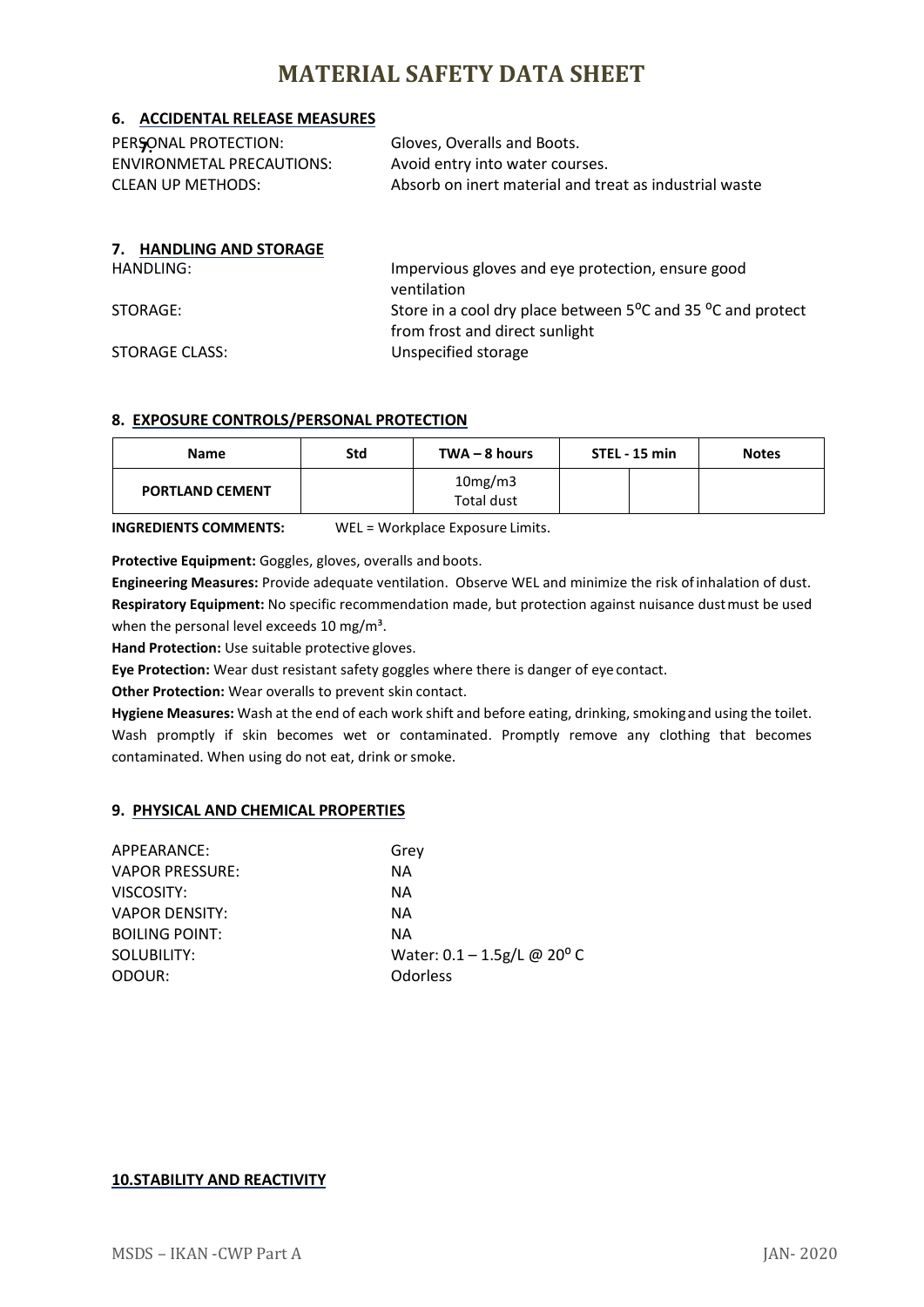STABILITY: STABILITY: Stable under normal temperature conditions CONDITION TO AVOID: Avoid contact with acids HAZARDOUS POLYMERIZATION: N/A HAZARDOUS DECOMPOSITION PRODUCTS: No hazardous decomposition products

#### **11.TOXICOLOGICAL INFORMATION**

SKIN CONTACT: Causes skin irritation EYE CONTACT: Causes serious eye damage INGESTION: Irritation.

EFFECTS OF INHALATION: Irritating to respiratory system

#### **12. ECOLOGICAL INFORMATION**

ECOTOXICITY: Not regarded as dangerous for the environment MOBILITY: The product contains substances which are insoluble in Water and which sediment in water systems. DEGRADATION: Low

### **13. DISPOSAL CONSIDERATIONS**

Dispose of waste and residue in accordance with local authority requirement

### **14. TRANSPORT INFORMATION**

ROAD TRANSPORT NOTES: Not classified RAIL TRANSPORT NOTES: Not classified SEA TRANSPORT NOTES: Not classified AIR TRANSPORT NOTES: Not classified ENVIRONMENTALLY HAZARDOUS SUBSTANCE/MARINE POLLUTANT: No

GENERAL: The product is not covered by international regulation on the transport of dangerous goods (IMDG, IATA, ADR/RID)

#### **15. REGULATORY INFORMATION**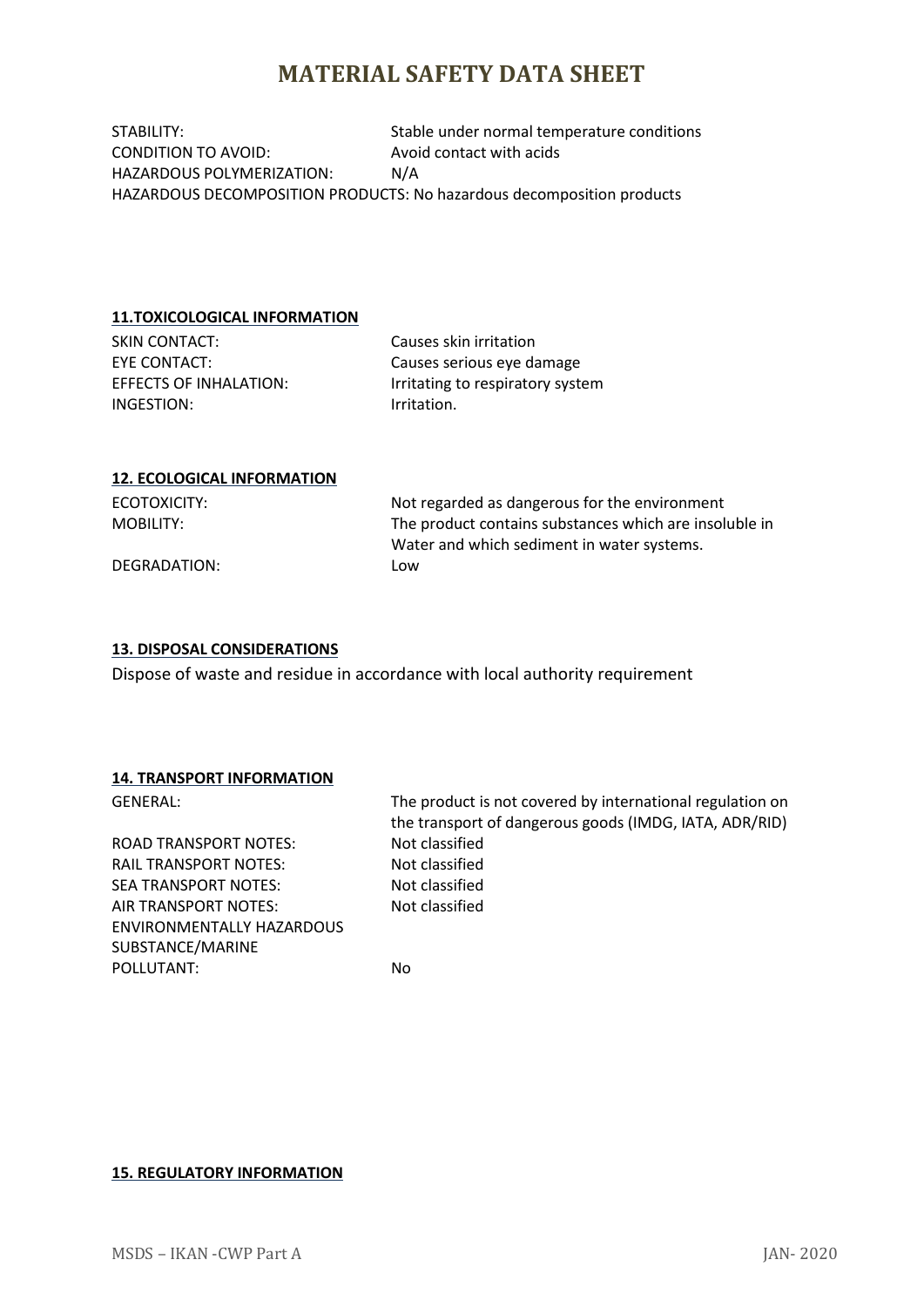

|                      |                 | Irritant                                                                                         |
|----------------------|-----------------|--------------------------------------------------------------------------------------------------|
| <b>Risk Phrases:</b> | R41             | Risk of serious damage to eyes.                                                                  |
|                      | R37/38          | Irritating to respiratory system and skin.                                                       |
| Safety Phrases:      | S24/25          | Avoid contact with skin and eyes.                                                                |
|                      | S <sub>26</sub> | In case of contact with eyes, rinse immediately with plenty<br>of water and seek medical advice. |
|                      | S37/39          | Wear suitable gloves and eye/face protection.                                                    |
|                      | S60             | This material and container must be disposed of as<br>Hazardous waste.                           |
|                      | S <sub>22</sub> | Do not breathe the dust.                                                                         |
|                      | S46             | If swallowed, seek medical advice immediately and show<br>this container or label.               |

**Statutory Instruments:** Chemicals (Hazard Information and Packaging Regulations.

**Approved Code of Practice:** Classification and Labelling of Substances and Preparations Dangerousfor Supply. Safety Data Sheets for Substances and Preparations.

**Guidance Notes:** Workplace Exposure Limits EH40

### **16. OTHER INFORMATION**